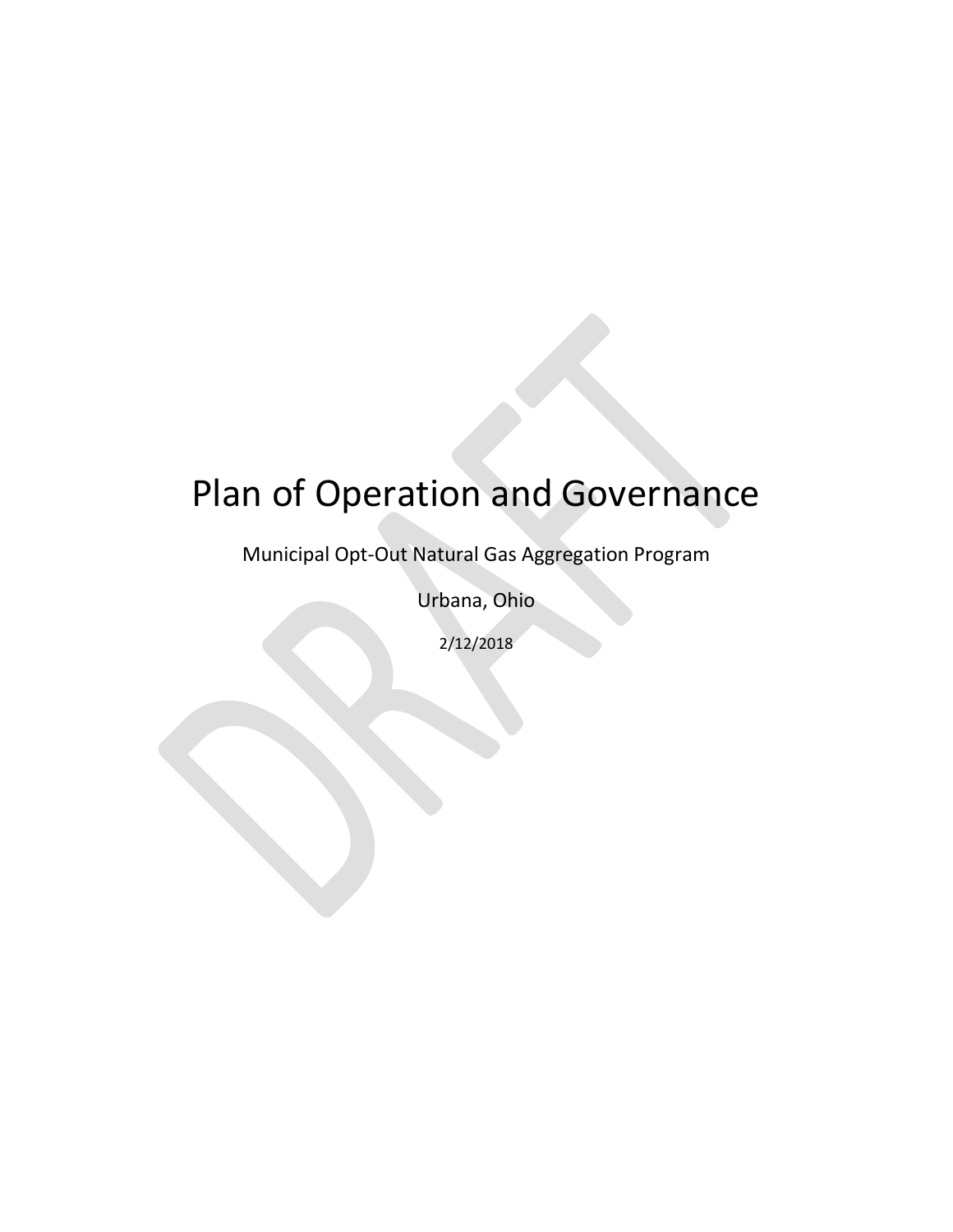## 1.) Background

#### **The Law – Ohio Revised Code ("ORC") Section 4929.26 (A1) states in part the following:**

"The legislative authority of a municipal corporation may adopt an ordinance, or the board of township trustees of a township or the board of county commissioners of a county may adopt a resolution, under which, in accordance with this section and except as otherwise provided in division (A)(2) of this section, the legislative authority or board may aggregate automatically, subject to the opt-out requirements of division (D) of this section, competitive retail natural gas service for the retail natural gas loads that are located, respectively, within the municipal corporation, township, or unincorporated area of the county and for which there is a choice of supplier of that service as a result of revised schedules approved under division (C) of section 4929.29 of the Revised Code…"

#### *Source: <http://codes.ohio.gov/orc/4929.26>*

ORC Section 4929.26 (C) requires that the corporate authorities or county board "shall develop a plan of operation and governance for the aggregation program so authorized." The subject Section goes on to describe that, at least two public meetings shall be held for public input, questions and comments regarding the Plan of Operation and Governance ("Plan of Operation and Governance" or "Plan"). Notice of such meeting is required. Before the first hearing, notice shall be published "once a week for two consecutive weeks in a newspaper of general circulation in the jurisdiction…" The notice shall "summarize the plan and state the date, time, and location of each hearing."

(See also, 4901:1-27 Certification of Governmental Aggregators and Retail Natural Gas Suppliers et seq.; 4901:1-28 Aggregation with Prior Consent. et seq.**;** and 4901:1-29-13 Coordination between natural gas companies and retail natural gas suppliers and governmental aggregators. et seq.)

#### **Definitions:**

**"Ccf":** means one hundred cubic feet; a unit used to measure natural gas usage.

**"Commission" or "PUCO"**: means the public utilities commission of Ohio.

**"Competitive retail natural gas aggregation service":** means combining the natural gas load of multiple retail residential customers or small commercial customers via an agreement with the customers for the purpose of purchasing retail natural gas service on an aggregated basis.

**Competitive retail natural gas marketing service"**: means assuming the contractual and legal responsibility for the sale and provision of CRNGS to a retail natural gas customer in this state and having title to natural gas at some point during the transaction.

**Competitive retail natural gas service supplier ("Retail Natural Gas Supplier " "Supplier" or "CRNGS"):**  means a person that is engaged in a for-profit or not-for-profit basis in the business of supplying or arranging for the supply of a CRNGS to consumers in this state that are not mercantile customers. **"** Retail natural gas supplier**"** includes a marketer, broker or aggregator, but excludes a natural gas company, a governmental aggregator, a billing or collection agent, and a producer or gatherer of gas that is not a natural gas company.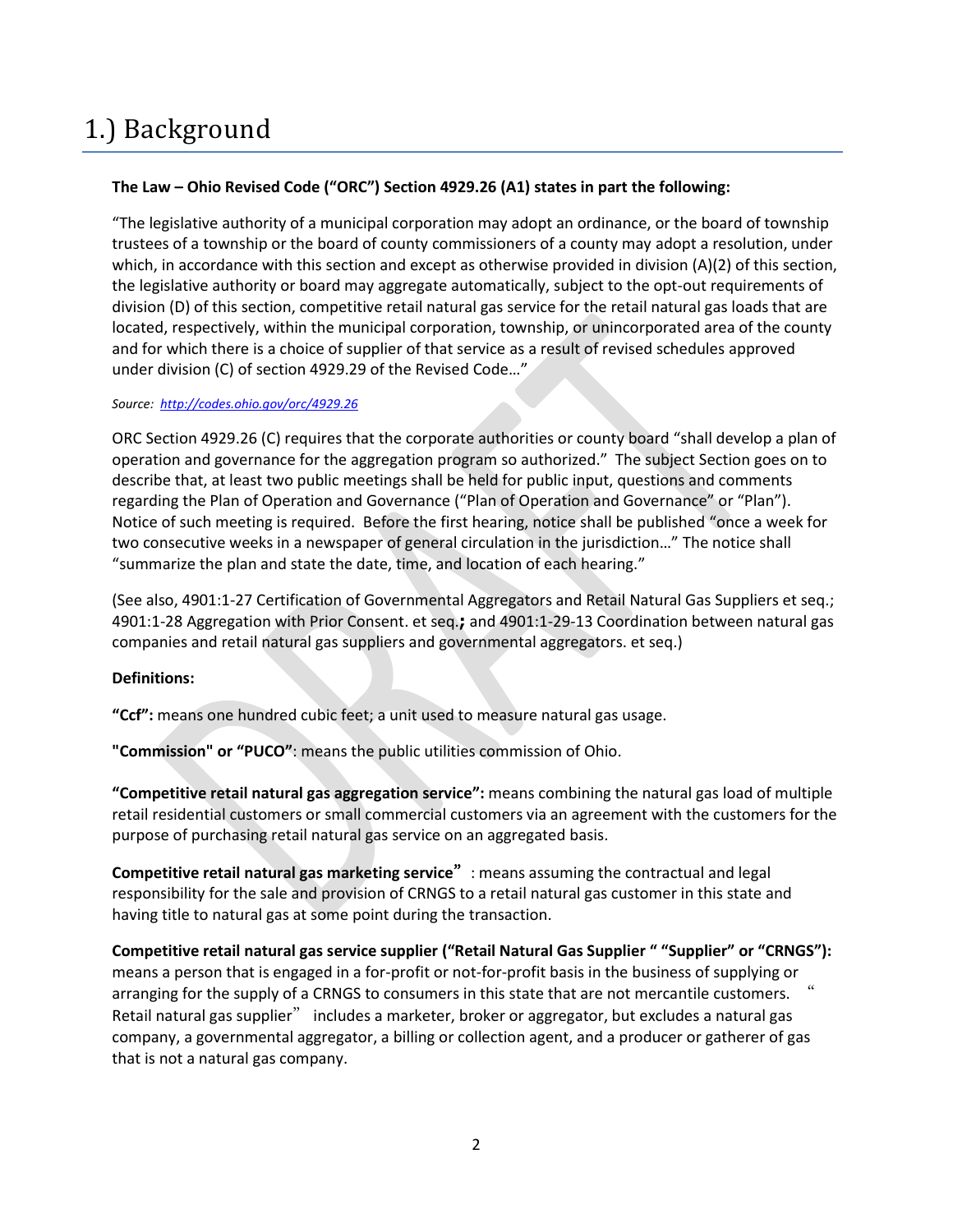**Contract or Terms and Conditions (Terms and Conditions" or "T&Cs")**: means an agreement between a customer and retail natural gas supplier or governmental aggregator that specifies the terms and conditions for provision of competitive retail natural gas service.

**"Fixed rate** p**lan":** means a constant rate for the contracted period.

**"Mcf":** means one thousand cubic feet; a unit used to measure natural gas usage.

**"Mercantile customer" –** means a mercantile customer, as defined in Section 4929.01(L)(1) of the Ohio Revised Code, means a customer that consumes, other than for residential use, more than 500,000 cubic feet of natural gas per year at a single location within the state or consumes natural gas, other than for residential use, as part of an undertaking having more than three locations within or outside of this state. In accordance with Section 4929.01(L)(2) of the Ohio Revised Code, **"**Mercantile customer**"** excludes a not-for-profit customer that consumes, other than for residential use, more than 500,000 cubic feet of natural gas per year at a single location within this state or consumes natural gas, other than for residential use, as part of an undertaking having more than three locations within or outside this state that has filed the necessary declaration with the Public Utilities Commission.

**"Natural gas governmental aggregator", Governmental Aggregator", or "GA":** means the legislative authority of a municipal corporation, the board of township trustees or a board of county commissioners acting exclusively under Section 4929.26 or 4929.27 of the Ohio Revised Code as an aggregator for the provision of CRNGS. For the purposes of this definition, **"**governmental aggregator

**"** specifically excludes a municipal corporation acting exclusively under Section 4 of Article XVIII, Ohio Constitution, as an aggregator for the provision of CRNGS. [Natural gas governmental aggregator filing](http://www.puco.ohio.gov/emplibrary/files/SMED/crng/OhioNaturalGasGovernmentalAggregatorInstructionsandApplicationForm.pdf)  [instructions and application](http://www.puco.ohio.gov/emplibrary/files/SMED/crng/OhioNaturalGasGovernmentalAggregatorInstructionsandApplicationForm.pdf) available from the Commission<sup>'</sup>s Web site.

**"Residential" customer:** means a customer of a competitive retail natural gas service for residential purposes.

**"Residential gas service**": means a gas or natural gas service provided to any location where the use is primarily of a domestic nature.

"**Small Commercial" customer**: means a commercial customer which is not a mercantile customer.

**"Standard Choice Offer" or "SCO" rate (Columbia Gas of Ohio, Dominion East Ohio, Vectren Energy Delivery of Ohio):** means a rate that varies each month and represents costs associated with securing natural gas for certain customers. These customers are assigned to an alternative supplier at the SCO rate, and the supplier**'**s name appears on their bill. The rate is based on the New York Mercantile Exchange month-end settlement price, plus a retail price adjustment.

**"Variable rate** p**lan":** means a fluctuating rate within the contracted period.

Any load aggregation plan established shall provide for the following:

- Universal access to all applicable Residential and Small Commercial (non-Mercantile; customer under 500 Mcf annual load) customers and equitable treatment of applicable Residential and Small Commercial customers.
- Describe demand management and energy efficiency services to be provided to each class of customers.
- Meet any requirements established by law concerning aggregated service.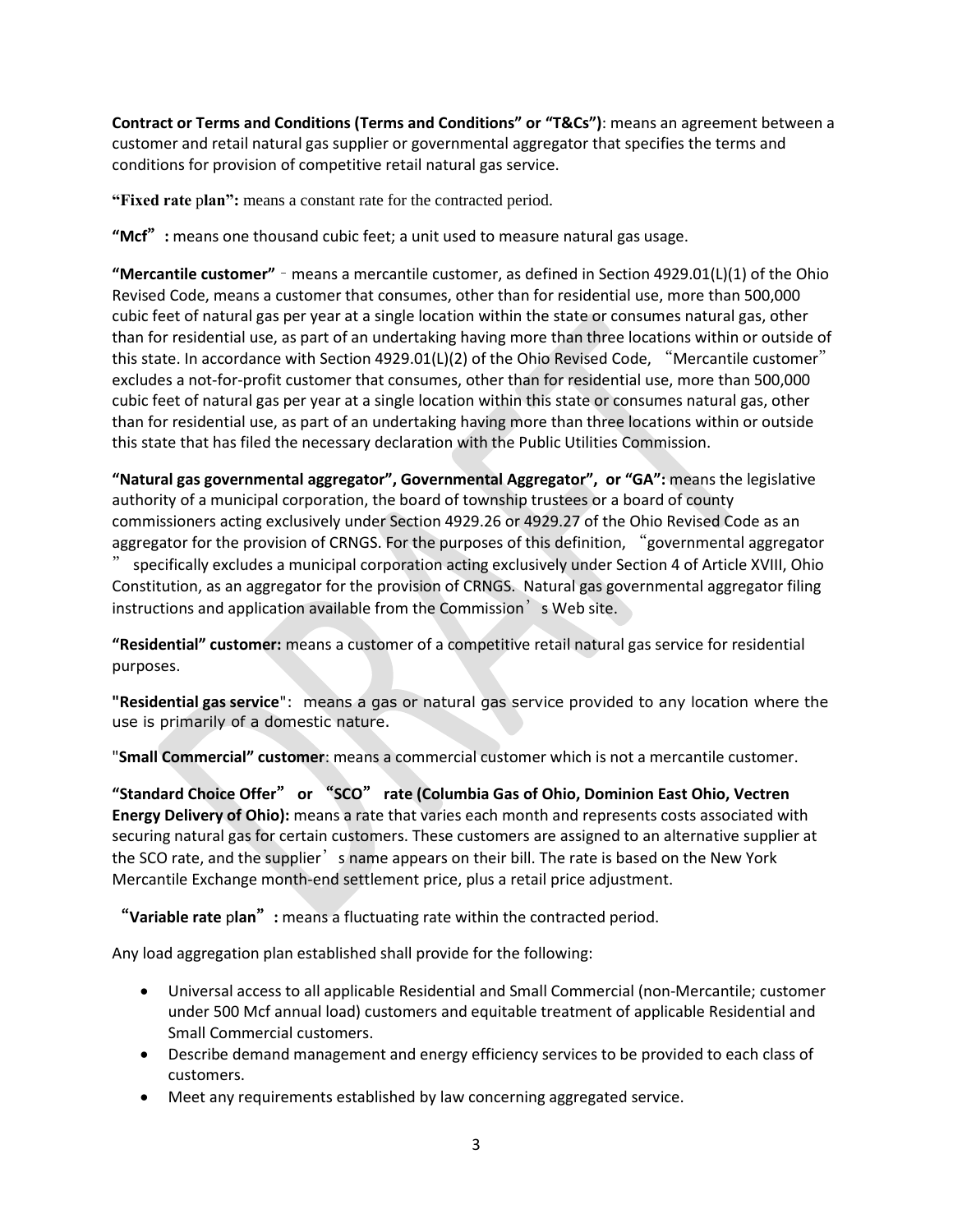If the Urbana, Ohio Municipal Opt-Out Natural Gas Aggregation Program ("Program" or "Opt-Out Program") is approved for eligible Residential and Small Commercial customers, then:

- If (A) the corporate authorities or county board award proposed agreements for the purchase of natural gas and other related services and (B) an agreement is reached between the corporate authorities or county board for those services, then eligible customers accept and are committed, or obligated under the Terms and Conditions, unless the eligible customer affirmatively opts-out out of the Program.
- If the corporate authorities or county board operate as an Opt-Out Program for eligible Residential and Small commercial customers, then it shall be the duty of the selected Supplier to fully inform those customers in advance that they have the right to opt- out of the Program.
- On 12/5/2017 and in accordance with the requirements of ORC 4929.26, the corporate authorities or county board approved a resolution allowing a referendum question to be placed on the May 8, 2018, ballot to operate an Aggregation Program as an "Opt-Out" Program. Under the Opt-Out Program, Columbia Gas of Ohio (COH) eligible Residential and Small Commercial natural gas customers in city/village/township/county's jurisdiction are automatically included as participants in the Program unless they affirmatively Opt-Out of the Program by providing written notice (or other possible notice, as described in the applicable Opt-Out letters) of their intention not to participate in the Program. On May 8, 2018, the electorate will be asked to allow the corporate authority or county board to arrange for the supply of natural gas on behalf of the residents and small businesses in the jurisdiction. Upon approval of the ballot question by the electorate, the corporate authority or county board will adopt the Plan of Operation and Governance as the rules for the implementation and operation of an Opt-Out Program. Upon approval of the Plan, the corporate authority or county board will file an application with the PUCO for certification as a Governmental Aggregator.
- The corporate authority or county board has retained Supernova Partners, LLC, Affordable Gas and Electric Company, LLC ("Consultant") to assist with administering the Program, the Opt-Out process, managing the competitive bidding process, writing the Request for Proposal ("RFP") to help the corporate authority or county board officials select the most suitable Retail Natural Gas Supplier and commodity product, or service for participating Residential and Small Commercial customers. Additionally, Consultant shall assist the corporate authority or county board in completing and filing all reporting and documentation for Urbana, Ohio as Governmental Aggregator as required by the PUCO.

## 2.) Municipal Opt-Out Aggregation

The purpose of municipal opt-out aggregation is to reduce the natural gas supply costs which the corporate authority or county board's residents and small businesses pay for natural gas, taking advantage of certain economies of scale to negotiate favorable rates. The corporate authority or county board shall seek fixed natural gas prices for each eligible class of customers that may be lower than the comparable price available from the Local Distribution Company ("LDC"), in this case Columbia Gas of Ohio. Individual Residential and Small Commercial consumers are unable to obtain significant price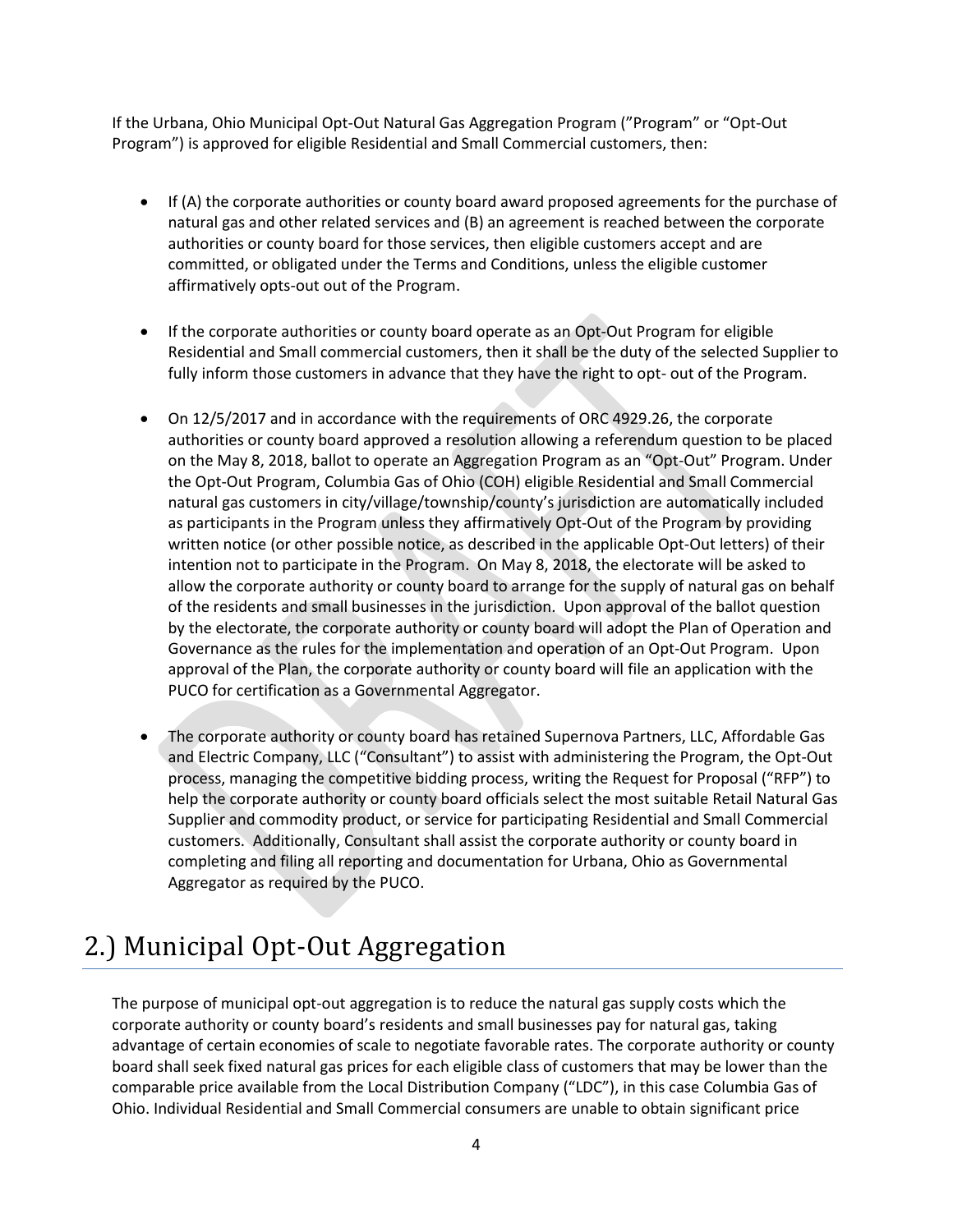discounts since they lack the bargaining power, expertise and the economies of scale enjoyed by larger industrial consumers. The Program will band together numerous natural gas accounts, providing the benefits of economies of scale that work to benefit the smaller consumer.

As a Governmental Aggregator, the corporate authority or county board does not own natural gas assets and will not purchase and resell natural gas, but represents consumer interests to set the terms for natural gas supply and service from competing Retail Natural Gas Suppliers licensed with the PUCO. Through a competitive bid process operated and managed by Consultant, the corporate authority or county board will enter into a contract with a Supplier for full-requirements retail natural gas supply service. The contract is expected to be for a fixed price for a specified term, but a different pricing mechanism, such as a guaranteed savings rate (based upon the respective utility rate), shall be considered. The corporate authority or county board may contract with one or more Suppliers if necessary to meet the needs of participating Residential and Small Commercial customers.

The corporate authority or county board will serve as governmental aggregator and in cooperation with Supernova Partners, LLC, Affordable Gas and Electric Company, LLC, will collect all residential and small business natural gas load within the corporate authority or county board's municipal boundaries and seek bids from qualified and PUCO licensed Suppliers.

This Plan has been prepared by the corporate authority or county board officials in cooperation with Supernova Partners, LLC, Affordable Gas and Electric Company, LLC, the "Consultant", to provide an understanding of structure, governance, operations, management, and policies of the Program to be utilized for Residential and Small Commercial Customers participating in the Program.

## 3.) Eligible Customers

Eligible customers under the Program include LDC customers who are located within the municipality's geographical boundaries and are either:

- Residential customers receiving natural gas service from the LDC
- Non-Mercantile Small Commercial customers consuming 500 Mcf or less annually on a calendar basis, receiving natural gas service from the LDC.

The corporate authority or county board will work with the winning Supplier to remove any customers determined to be ineligible due to one or more of the following:

- Customer is not located within the municipal territory limits;
- Customer appears on the PUCO's "do not aggregate" list.
- Customer has opted out of the Program.
- Customer is in an existing natural supply agreement with a Supplier other than the current Supplier of the Program;
- Customer is both a distribution service customer and a mercantile customer on the date of commencement of service to the aggregated load, or the person becomes a distribution service customer after that date and also is a mercantile customer;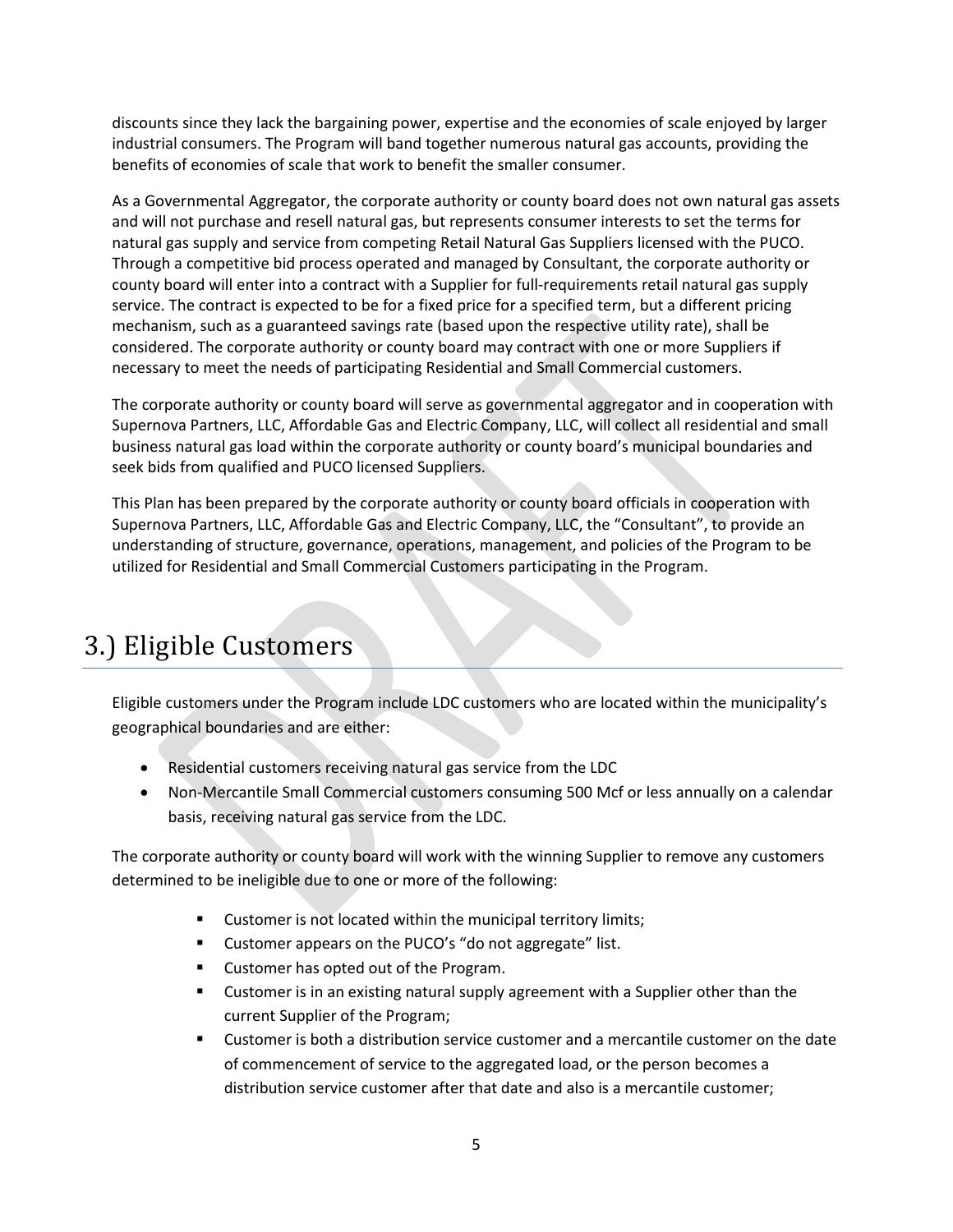- Customer is supplied with commodity sales service as part of a retail natural gas load aggregation provided for pursuant to a rule or order adopted or issued by the commission under this chapter or Chapter 4905 of the ORC;
- Customer has a special arrangement with the LDC;
- A Mercantile customer that has not provided affirmative consent (opted-in) to join the Program;
- Customer is enrolled in a percentage of income payment plan (PIPP).

Customers who are not eligible under the "Opt-out" Program, but may see a savings due to rates negotiated and secured, will be offered an opportunity to opt-in, if appropriate and allowed under ORC 4929.26.

The Retail Customer Identification information provided by the LDC will remain the property of the municipality, and Supplier will handle data in a manner consistent with the provisions of all applicable Federal and Ohio Law, PUCO regulations, etc.

The Supplier shall treat all customers equally and shall not deny service to any customer in the Program, or alter rates for different classes of customers unless authorized by Ohio State Law or administrative code.

#### 4.) Opt-Out Process

Customers who wish not to be "automatically included" in the Program will be allowed to opt-out in accordance with ORC 4929.26 and OAC 4901:1-28-04, and all other applicable statutes and rules. An initial opt-out period will be held and residential and small business customers who choose to opt-out will remain on the LDC's Standard Choice Offer.

After a service agreement with the selected Supplier has been finalized, the corporate authority or county board will provide the eligible customer list to the selected Supplier. The list will include any eligible Residential, and Small Commercial accounts that could potentially realize savings through the accepted bid price. During the Opt-Out notification period, the selected Supplier will operate an Opt-In program for customers who are currently not eligible to participate in an "Opt-Out" Program, but may otherwise provide affirmative consent to join the Program pursuant to Ohio law and PUCO regulation. This will ensure the greatest amount of participation for all customers under the Program.

**Opt-Out Notices:** A notice will be sent to all Residential and Small Commercial accounts that are deemed eligible by the corporate authority or county board. See "Eligible Customer" section above. A sample of the notice is provided in Appendix A of this Plan. The contents of the notice will be printed on the corporate authority or county board's municipal letterhead so as to avoid any confusion with other offers that may exist with other Retail Natural Gas Suppliers in the state. The Opt-Out notice will clearly notify the Residential and Small Commercial customers of the rates to be charged for natural gas and other terms of the contract with the selected Supplier. The selected supplier will have thirty (30) days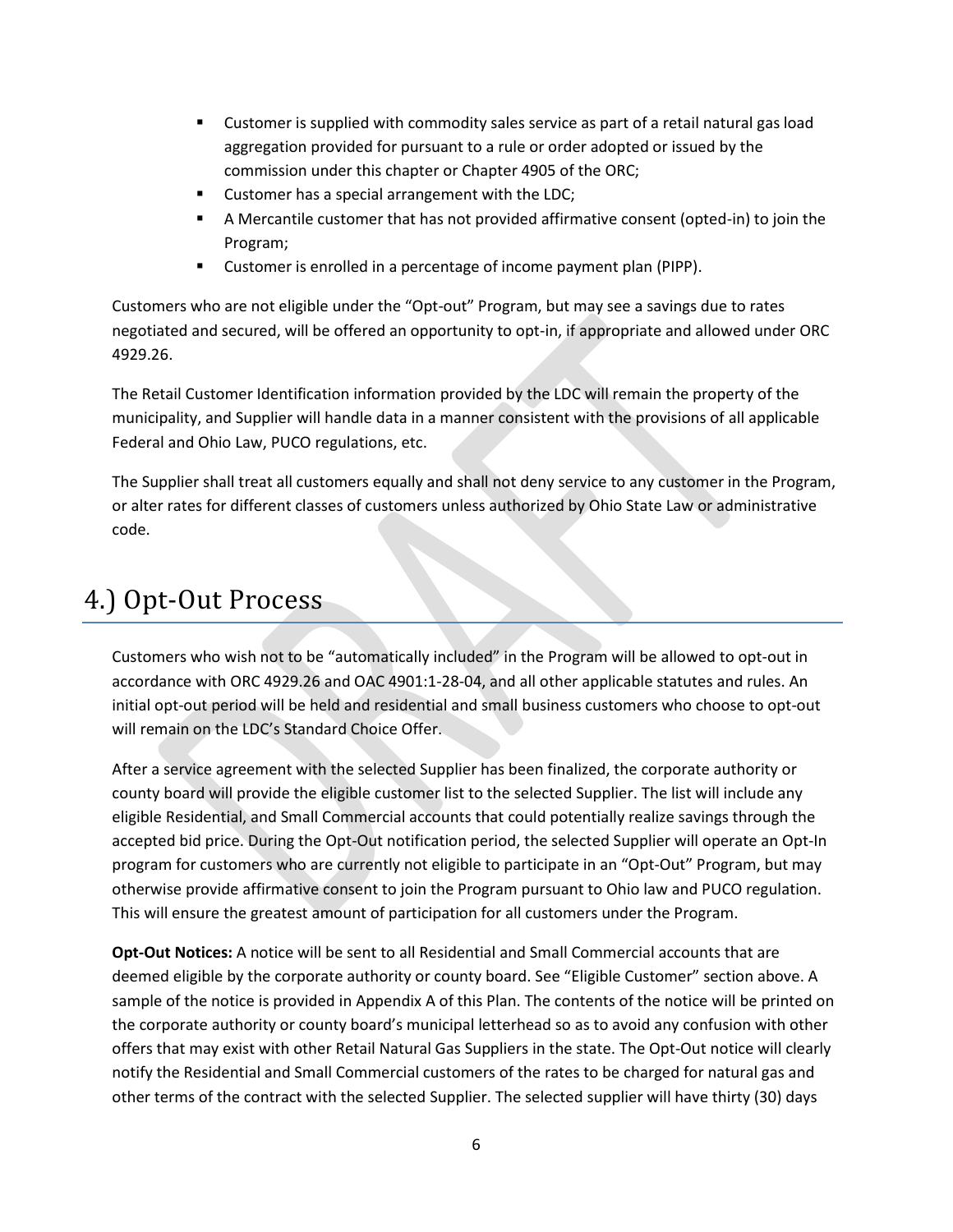from the receipt of the eligible customer list to mail the opt-out notices to all eligible Residential and Small Commercial customers included in the Program.

**Distribution of Opt-Out Notices:** The selected Supplier will be required to pay for all production, printing, and mailing costs associated with the distribution of Opt-Out notices. The selected Supplier and the corporate authority or county board will agree on the format of the Opt-Out notice prior to the mailing of any notices. The notices will be mailed from the selected Supplier to the owner or occupant residing at the natural gas account mailing address shown on the LDC's customer list.

**Opt-Out Period:** After mailing the notices, there will be an Opt-Out Period of no fewer than twenty-one (21) days. Customers not wishing to participate in the Program will have twenty-one (21) days from the date postmarked on the notice to postmark and return the Opt-Out notice to the selected Supplier in order to satisfy the Opt-Out requirement.

**Customer support during Opt-Out Period:** The selected Supplier will maintain a toll-free phone number and website explaining the steps for Opting-Out of the Program. If reasonably necessary, the selected Supplier will provide bilingual or multilingual customer support to explain the Opt-Out procedure to non-English speaking residents. During this period and through the initial procurement term, the Consultant will provide supplemental customer support for any issues not satisfied by Supplier customer support.

**Enrollment:** Once the Opt-Out Period has passed, the selected Supplier will not enroll those LDC customers opting-out of the Program. In the event that an eligible Residential or Small Commercial account is inadvertently omitted from the Program, the selected Supplier shall enroll that customer at the Program rate for the remaining term.

**Opt-Out After Enrollment:** Once enrolled in the Program, customers may cancel their service with the selected Supplier at any time by directly notifying the selected Supplier via a toll-free phone number that will be provided on the Opt-Out notice. In all such cases, the customer may do so without incurring any charges, penalties, or fees.

**Early Cancellation Charges:** There will be no charges for customers leaving the program after enrollment with the selected Supplier has occurred.

#### **Opt-Out Steps Overview:**

- **1.** The selected Supplier and the corporate authority or county board will agree upon the format of the Opt-Out notice prior to mailing to eligible Residential and Small Commercial customers.
- **2.** The selected Supplier will mail Opt-Out notices to all eligible customer service classes.
- **3.** Recipients will have at least **twenty-one (21)** days from the postmark on the notice to return notice to selected Supplier if they want to be removed from the Program.
- **4.** Recipients will be able to opt-out by returning an Opt-Out card via U.S. Mail to the selected Supplier. Additional options for opting-out may be offered by the Retail Natural Gas Supplier.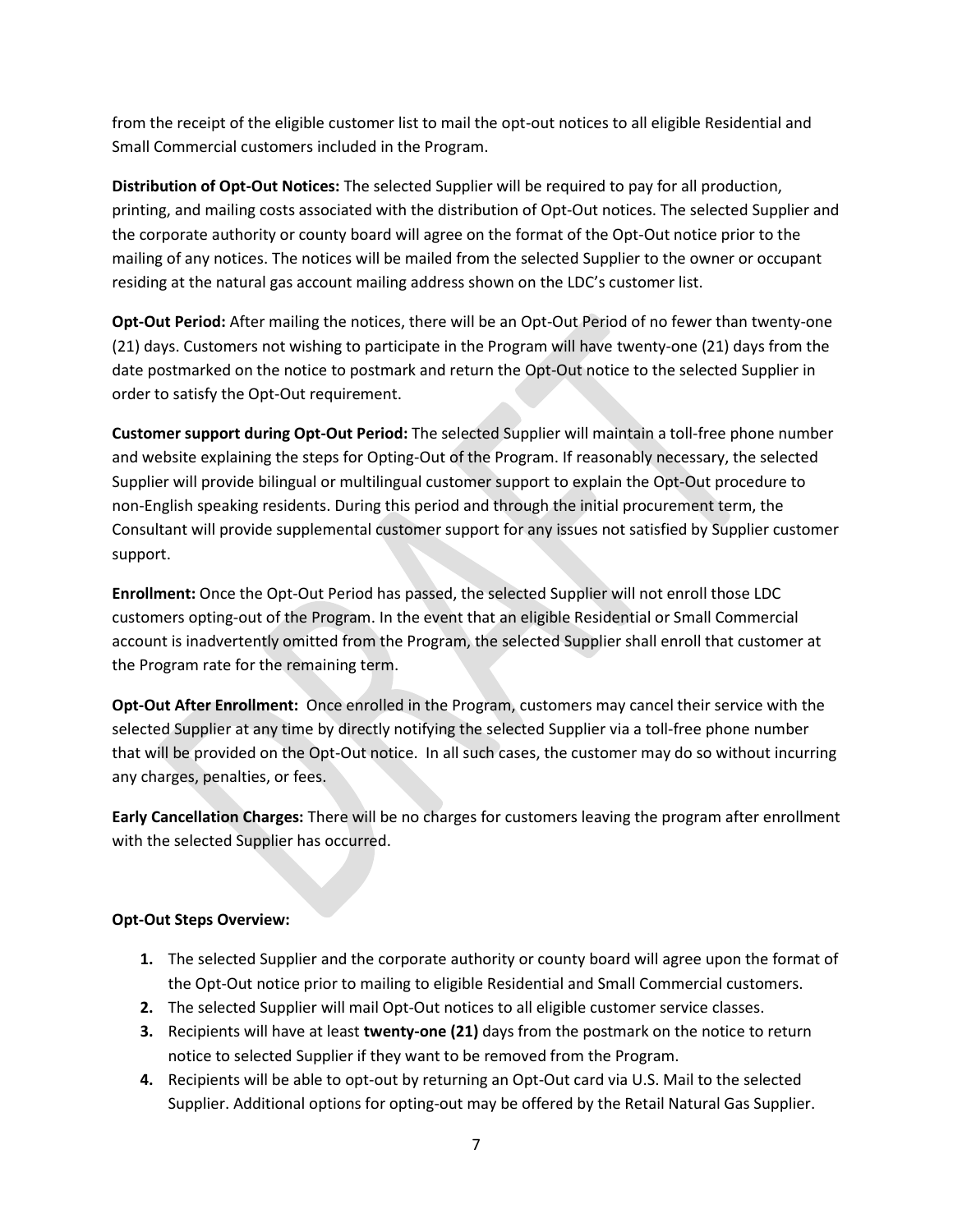- **5.** The Supplier will offer a toll-free phone number and website to aid recipients with the notice and the opt-out procedure. Further support will be provided by the Consultant through a link on the website [http://www.AffordableElectricRates.com.](http://www.affordableelectricrates.com/)
- **6.** Additionally, Residential and Small Commercial customers that do not opt-out, per step 4 above, will receive written notification, called a "Letter of Rescission" or a "Switch Letter", from the LDC stating that they are about to be switched.
- **7.** The Letter of Rescission will inform the participant that they have **seven (7)** business days to rescind the contract by contacting the LDC. The selected Supplier will not enroll those accounts that have opting-out of Program, or rescinded their enrollment.

No opt-out disclosure notices will be sent to potential customers of an aggregation prior to the prospective governmental aggregator being certified by the PUCO as a governmental aggregator by submitting the following completed form:

[http://www.puco.ohio.gov/emplibrary/files/SMED/crng/OhioNaturalGasGovernmentalAggregatorInstru](http://www.puco.ohio.gov/emplibrary/files/SMED/crng/OhioNaturalGasGovernmentalAggregatorInstructionsandApplicationForm.pdf) [ctionsandApplicationForm.pdf](http://www.puco.ohio.gov/emplibrary/files/SMED/crng/OhioNaturalGasGovernmentalAggregatorInstructionsandApplicationForm.pdf)

#### 5.) Periodic Enrollment Updates

- 1. **Moving to the city, village, township or county from another municipality: Eligible** Residential and Small Business customers that move into the city, village, township or county's jurisdiction will be welcome to participate in the Program. Consultant will periodically request updated account lists from the LDC and the winning Supplier. Through a comparative scrubbing process, Consultant will then send a list of newly eligible, but currently not enrolled accounts to Supplier, whereupon Supplier will promptly send Opt-Out notices so that these account holders may be given the option to participate. These accounts will be given twenty-one (21) days from the postmark date on the notice to return the Opt-Out notice if they do not wish to participate in the Program.
- 2. **Moving within the city, village, township or county's jurisdiction:** Selected Supplier shall continue service at the same rate and under the same terms and conditions for Residential and Small Commercial customers that are in the Program, but move to a different premise within the city, village, township or county's jurisdiction prior to the expiration of the contract term. The subject customer described in this Section will automatically receive a new opt-out notice. If such a notice is not received the customer will have the right to contact the selected Supplier and or Consultant to obtain such a notice.

Any new accounts shall be able to enroll in the Program under the same terms, conditions, and pricing as accounts that were initially enrolled during the initial opt-out period. However, newly enrolled accounts will only have the ability to participate in the ongoing Program for the time remaining in the term of the agreement with the Supplier ("Natural Gas Supply Agreement"). Costs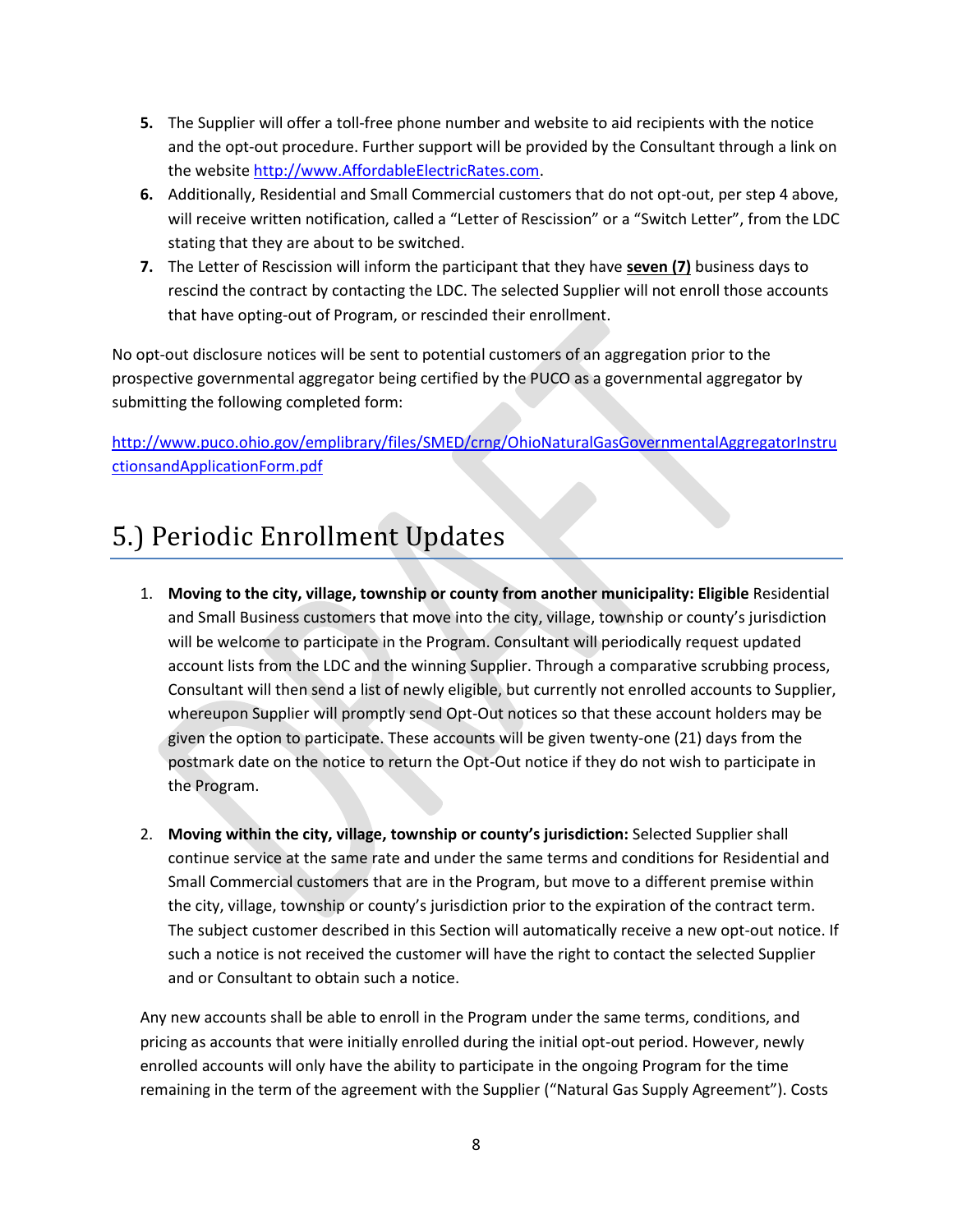(for example for printing and mailing) associated with subsequent opt-out rounds will be paid in the same manner as for the initial opt-out round.

### 6.) Selected Supplier Responsibilities

The corporate authority or county board will use a competent entity as a Retail Natural Gas Supplier to perform and manage aggregation services for the Program. The selected Supplier shall provide adequate, accurate, and understandable pricing, terms and conditions of service, including, but not limited to, no switching fees and the conditions under which Program participants may opt-out, or cancel their natural gas supply service under the Program without penalty at any time.

The selected Supplier must provide the corporate authority or county board and Consultant, upon request, within a reasonable period of time, an electronic file containing the Program participant's usage, charges for retail supply service and such other information reasonably requested by the corporate authority or county board or the Consultant.

Supplier shall create and maintain a secure database of all Program participants. The database will include the name, address, LDC account number or Service Delivery Identifier, and the Supplier's account number of each active Program participant, and other pertinent information such as rate code, rider code (if applicable), most recent twelve (12) months of usage and demand, and meter reading cycle. The database will be updated at least quarterly. Accordingly, the Supplier will develop and implement a program to accommodate participants who (i) leave the Program due to relocation, optingout, etc.; (ii) decide to join the program; (iii) relocate anywhere within the corporate limits of the municipality; (iv) move into the municipality and elect to join the Program. **(See Appendix A of this Plan)**

Education: The selected Supplier shall work with Consultant to develop and implement an educational program that generally explains the Program to all Residential and Small Commercial customers.

The Supplier will provide updates and disclosures mandated by Ohio law and applicable rules and regulations, and implement a process to allow any participant the opportunity to opt-out, or cancel their natural gas supply service under the Program according to the terms of the Natural Gas Supply Agreement and T&Cs.

Customer Service: the selected Supplier shall hire and maintain an adequate customer service staff and develop and administer a written customer service process that will accommodate participant inquiries and complaints about billing and answer questions regarding the Program in general. This process will include a description of how telephone inquiries will be handled, either internally or externally, how invoices will be prepared, how participants may remit payment, and how collection of delinquent accounts will be addressed. The Supplier and the corporate authority or county board will enter into a separate customer service plan agreement or the terms shall be included in the Natural Gas Supply Agreement.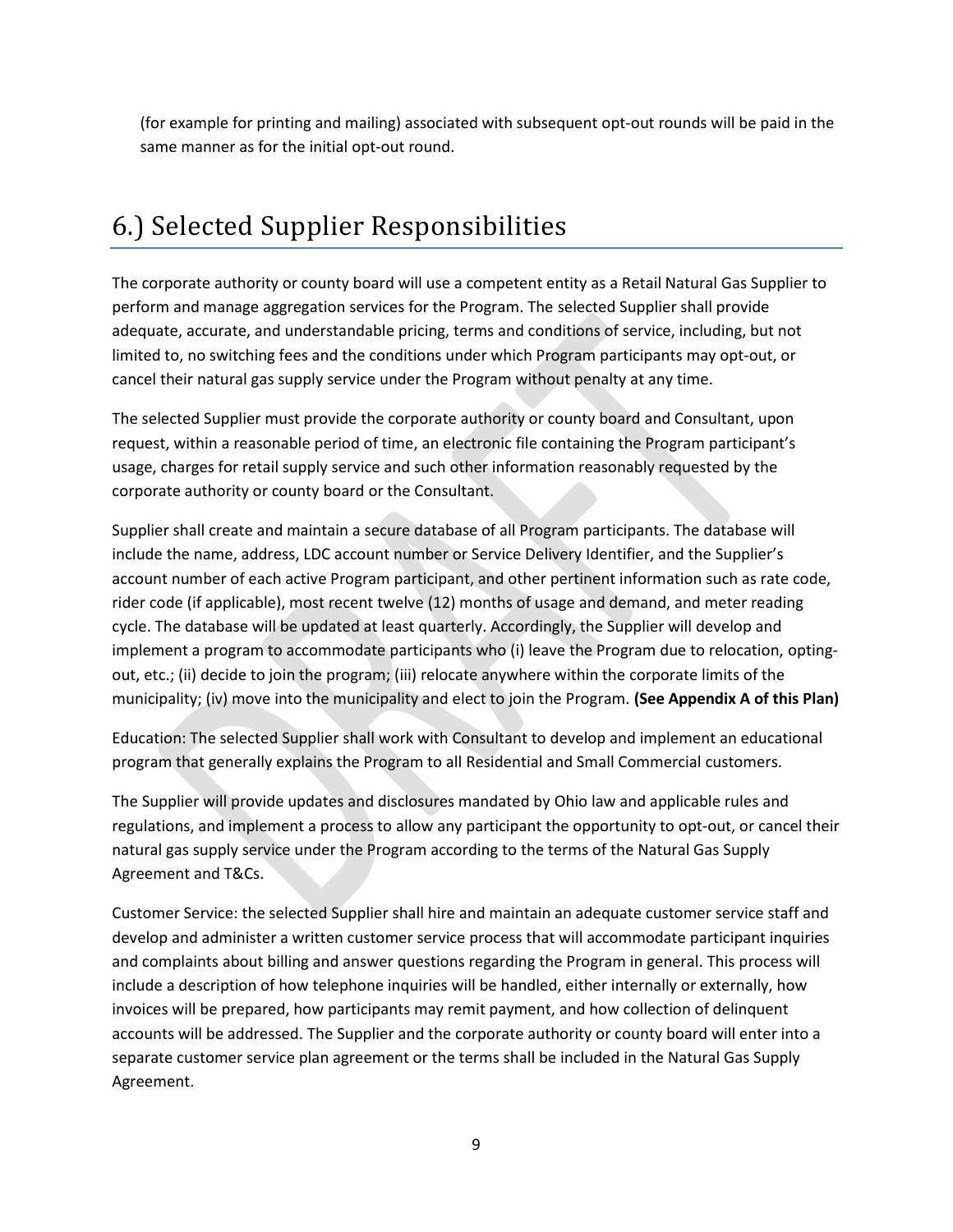**Any natural gas customer, including any participant in this Program, may contact the Public Utilities Commission of Ohio (PUCO) for information, or to make a complaint against the Program, the Supplier, or the LDC. The PUCO may be reached toll free at 1-800-686-7826 or for TTY (toll free) at 1- 800-686-1570 from 8:00 a.m. to 5:00 p.m. (Eastern Time) weekdays, or at [www.PUCO.ohio.gov](http://www.puco.ohio.gov/) .**

Billing: The LDC will provide a monthly billing statement to each Program participant which shall include Supplier charges. The Supplier will not charge any additional administrative fee(s).

Compliance Process: The Supplier may develop internal controls and processes to ensure that the corporate authority or county board remains in good standing as a Governmental Aggregator and ensure that the Program complies with ORC 4929.26 and all applicable laws, rules and regulations, as they may be periodically amended. It will be the Supplier responsibility to deliver reports at the request of the municipality or Consultant in a reasonably timely manner that will include (i) the number of participants in the Program; (ii) a savings estimate or increase from the previous year's baseline; (iii) such other information reasonably requested by the municipality or Consultant; (iv) comparison of the participants' charge for the supply of natural gas from one designated period to another identified by the municipality. The Supplier shall also develop a process to monitor, and shall attempt to promptly notify in writing, any changes or amendments to any laws, rules or regulations applicable to the Program. The Supplier, however, does not represent the Governmental Aggregator, or Consultant. The GA, or Consultant should independently seek advice, or expertise, including legal counsel to represent their interest if deemed necessary.

Notification to the LDC: The Residential and Small Commercial customers in the corporate authority or county board that do not Opt-Out of the Aggregation Program will be enrolled automatically in the Program by the selected Supplier. Eligible Residential and Small Commercial customers included in the Program will not be asked to take affirmative steps to be included in the Program. To the extent that the LDC requires notification of participation, the selected Supplier shall provide such notice to the LDC. Periodically, the Supplier will inform the LDC through electronic means, of any new members enrolling into the Program.

Customer Switching Fee: The selected Supplier shall be responsible for payment of any customer switching fees imposed by the incumbent LDC.

## 7.) Natural Gas Supplier Selection Criteria

Suppliers responding to the RFP will be measured on the basis of PUCO licensing and certification standards, price, program, marketing, experience, and quality of the response. The Supplier will also hold the corporate authority or county board and Consultant harmless of any financial obligations or liability that may arise as a result of the Program.

Supplier Selection Criteria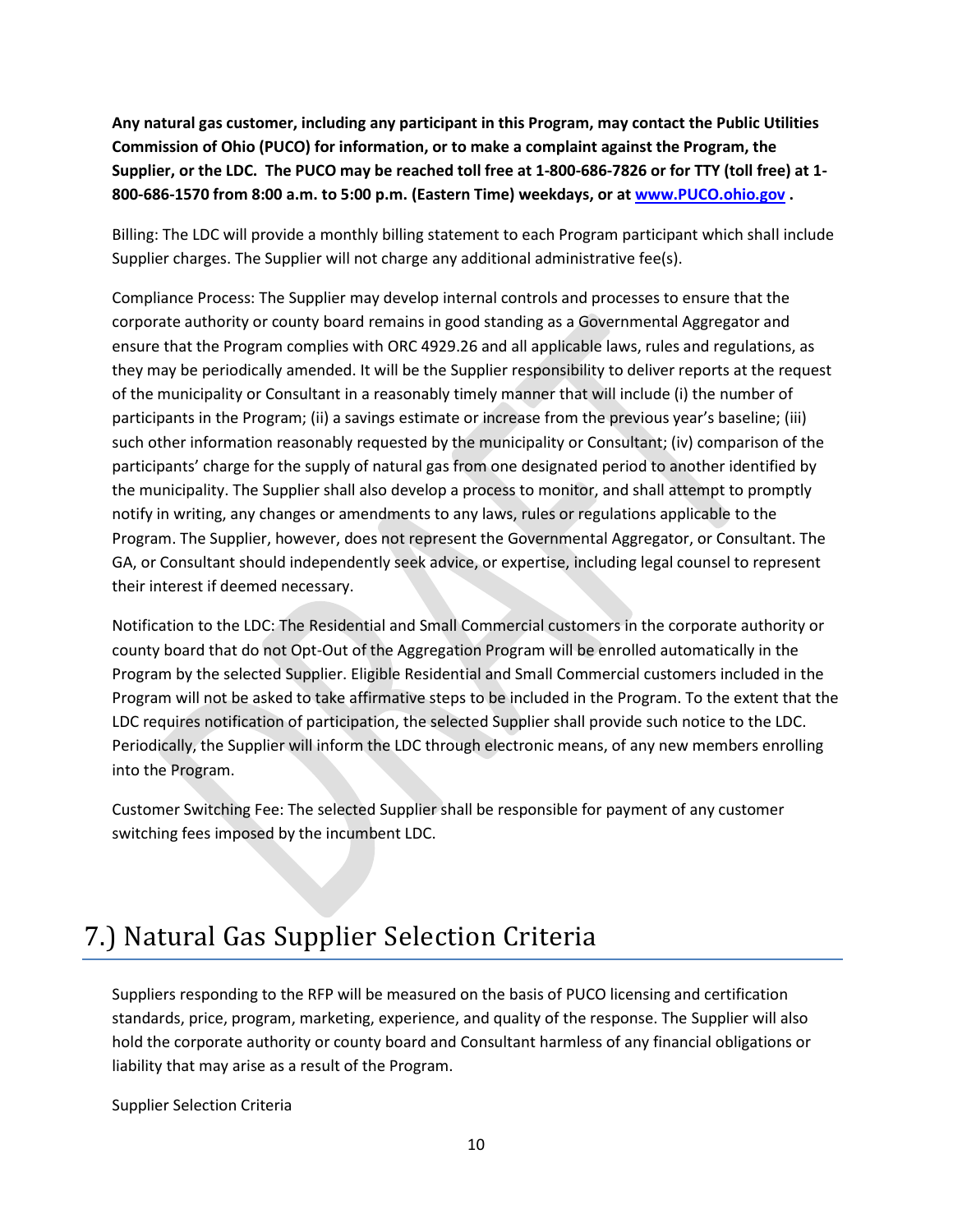- Price per Ccf and corresponding terms;
- Natural Gas Supply Agreement flexibility;
- Proof of financial solvency and investment grade credit rating;
- Quality of response to Request for Proposal;
- Program Marketing Plan and informational outreach;
- Municipal Aggregation Experience;
- Municipal Opt-Out Experience;
- Certified as a Retail Natural Gas Supplier by the PUCO;
- **Compliant procedures regarding Purchase of Receivables/Utility Consolidated Billing** ("POR-UCB Program") facilitating LDC single billing to participants in the Program.
- Natural Gas Supply Agreement meets the minimum requirements of the PUCO, and common commercial practice.
- Will provide assistance, if needed, by Consultant or corporate authority in filing the any reports required by the PUCO.

### 8.) Consolidated Billing and Credit/Default Procedures

The LDC offers a POR-UCB Program for the benefit of retail customers and Supplier. This allows for a single bill, administered solely by the LDC, wherein the LDC will invoice the LDC regulated delivery charges and supply rate provided by the selected Supplier contained in the Natural Gas Supply Agreement.

The corporate authority or county board will utilize the POR-UCB Program with its Municipal Aggregation to streamline the billing process, and eliminate the confusion of separate bills from the LDC and the selected Supplier.

Credit policies and procedures continue to be the responsibility of the LDC and/or Supplier. The corporate authority or county board will not be responsible for late or non-payments on the parts of any of its Residential or Small Commercial customers. The LDC and/or Supplier billing practices should be consistent with all applicable guidelines issued by the PUCO. If there is a delinquent account, the LDC and/or Supplier or their agent will send collection notices to the customer's mailing address of record for service charges rendered by the LDC, following established collection policies regardless of whether the customer participates in the Program or not. In the case of a POR-CB Program, the billing method the Program will utilize, the Supplier's receivable becomes the LDC's receivable and the LDC will be responsible for those collection efforts under the LDC's policy and requirements.

Customers will continue to receive their natural gas bill from the LDC, will continue to call the LDC for service-related issues, and will continue to pay the LDC.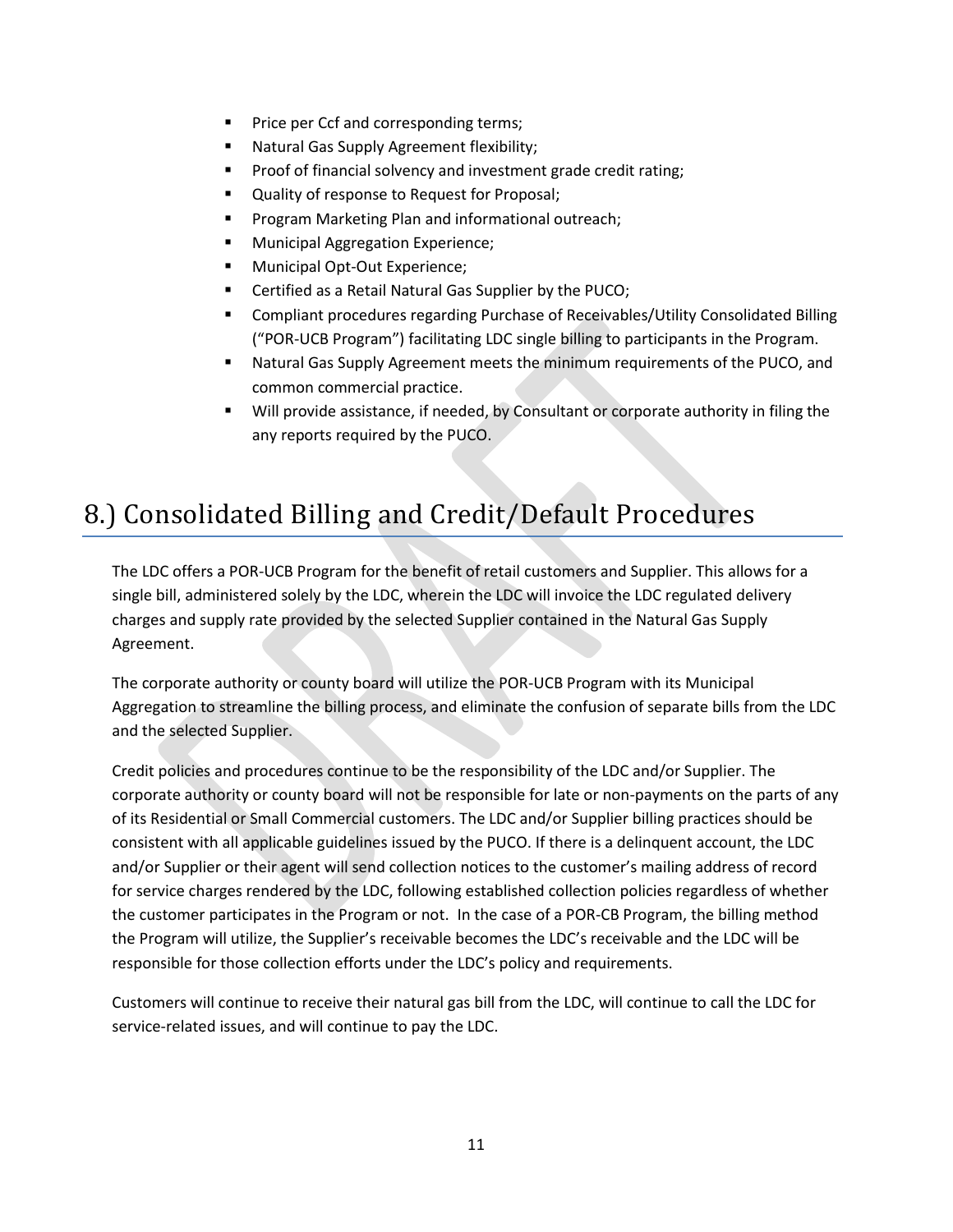**CUSTOMER INQUIRIES: The** LDC operates a call center to assist customers with inquiries and resolve billing issues. The LDC has toll-free numbers to contact the call centers printed on natural gas account holders' bills.

### 9.) Request for Qualifications/Proposal-Summary

The Consultant will, on behalf of the corporate authority or county board governing body and residents, request qualifications from a number of licensed Suppliers in order to properly vet any potential bidders. To those Suppliers deemed most qualified, a Request for Proposals ("RFP") will be issued, utilizing predetermined criteria based on technical specifications, bidder requirements, bidding processes, and contract documents, to select a single Retail Natural Gas Supplier. The Consultant will evaluate the bids received and will recommend a single Supplier to serve as Supplier to all eligible Residential and Small Businesses customers within the municipal limits.

The corporate authority or county board may grant authority to a representative of the corporate authority or county board to approve the Natural Gas Supply Agreement with the selected Supplier on behalf of the corporate authority or county board.

### 10.) Pricing Methodology

Pricing Methodology: The corporate authority or county board intends to establish a price for the purchase of natural gas for the Program. This will be the Program Rate measured in price per thousand cubic feet of gas (Mcf). The rate will reflect various lengths of terms, contractual benefits, and possible hold premiums (Supplier holds price offer to be bound in Natural Gas Supply Agreement open for a fixed period of time beyond the standard one day to allow for municipality to review before signing off on Natural Gas Supply Agreement).

If the daily market price quote is deemed acceptable by the Consultant, the Consultant will inform the corporate authority or county board of the price and pricing components and recommend acceptance. If accepted, the corporate authority or county board will affirm acceptance of the commodity price in writing to the selected Supplier.

The Supplier invited to bid will quote rates for the following natural gas supply mixes:

Lowest Traditional Fixed Price – The lowest priced fixed natural gas supply available from a Supplier using any minimum percentage of renewable energy consistent with Ohio law and/or PUCO regulation. Should the annually weighted LDC Standard Service Offer for the enrolled participants be less than the selected Supplier's retail natural gas price, Supplier will reserve the right to terminate service and return the Program participants to the LDC, or continue service at a rate equal to the LDC Standard Choice Offer.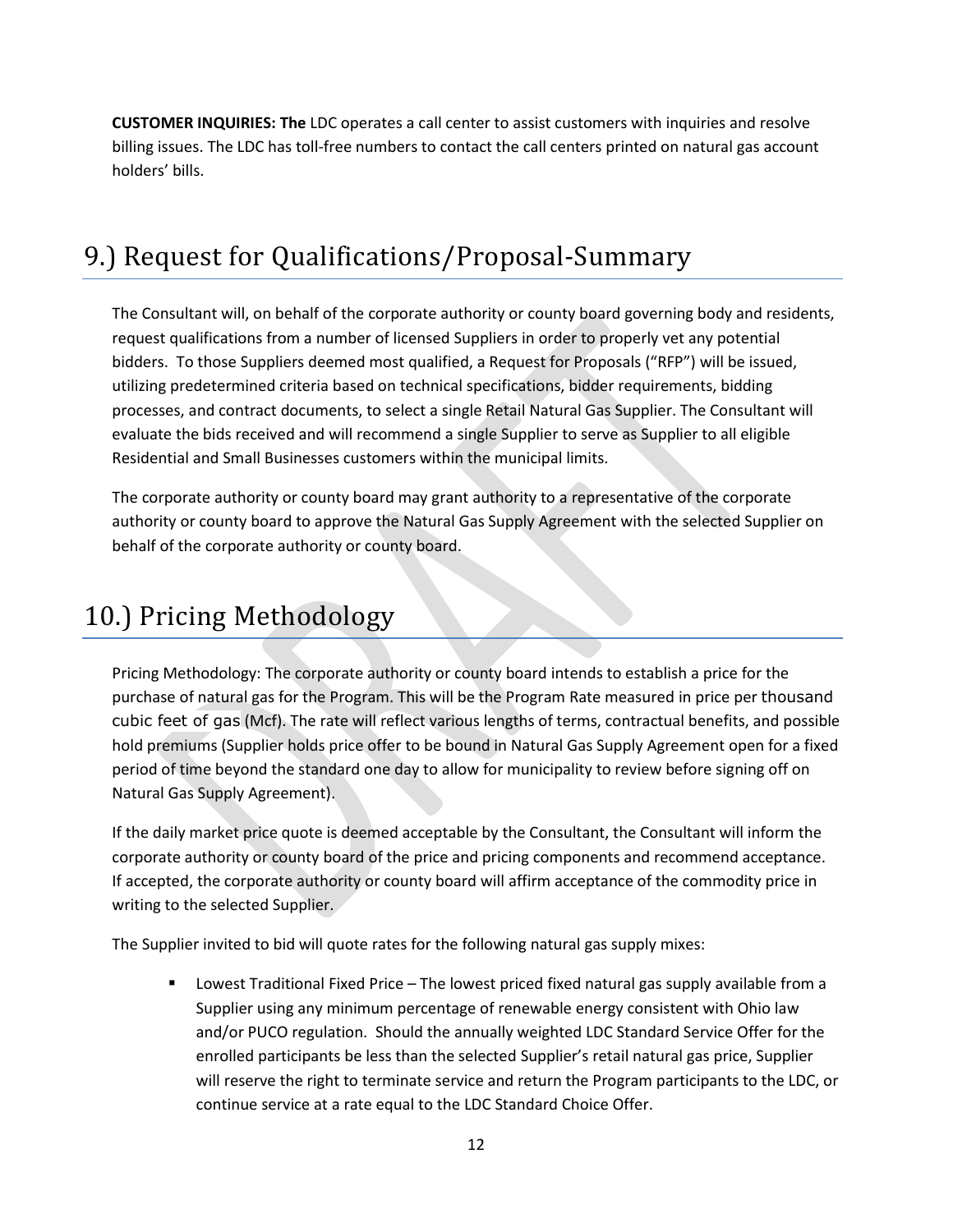■ Guaranteed Savings Rate – a variable rate guaranteed to be a certain percentage below the LDC's Standard Choice Offer, or tariff rate for a specific term. Supplier shall provide an understandable description of the factors that will cause the price to vary (including any associated indices) and disclose how frequently the rate will change.

If the Supplier proposes to charge different rates to different rate classes within the aggregation (for example, a different price for Residential and Small Commercial customers), the Supplier shall disclose the applicable rate(s) to customers within each rate class.

### 11.) Program Education Initiative

The Supplier shall maintain an educational program for the purpose of explaining the Program to eligible Residential and Small Commercial customers. The Education Program will include updates, offer customer support during the term of the agreement, and provide information of where to Opt-Out of the Program, if a customer so desires.

Each Residential and Small Commercial customer of the LDC within the jurisdiction of the corporate authority or county board will receive a notification by mail explaining the Program, the procedure which must be followed to Opt-Out of the Program, the fixed natural gas rate (if applicable) the municipality contracted for on behalf of participants in the Program, termination policies, and the deadline to return the Opt-Out letter.

The corporate authority or county board in partnership with Consultant, along with the selected Supplier will develop an education initiative that will inform residents of the specifics of the program. The education initiative may contain, but is not limited to the following:

- **Mailings**
- **Community Meetings**
- **Advertisements**
- Program Website
- **■** Toll-Free Information Line
- Informational Videos
- Calculators (web-based)

## 12.) Demand Management and Energy Efficiency Initiative

Reduced energy costs should in no way be considered a license for increased usage. For that reason, no plan is complete without balancing reduced supply cost for end-users with some method(s) for demand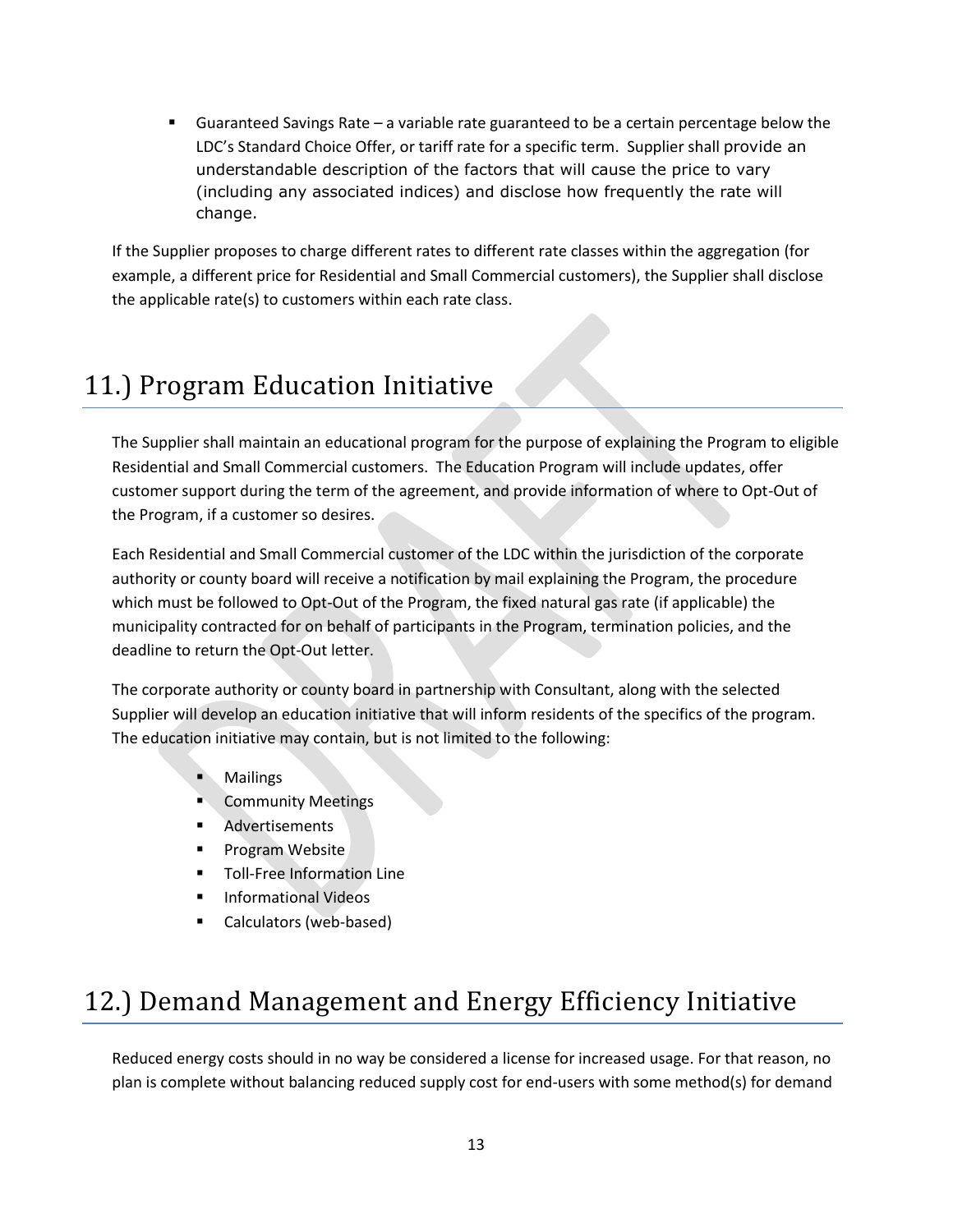side management and reduction. PUCO offers a website which specifies each customer's Standard Choice Offer ("SCO").

The Consultant may work with the selected Supplier to develop an "Energy Efficiency Program". The program may include resources for Residential consumers regarding energy efficiency for their home. The corporate authority or county board will work with the LDC to provide specific information about utility rebate programs.

### 13.) Natural Gas Supply Agreement

The corporate authority or county board will be presented with and have the option to execute a Natural Gas Supply Agreement with the selected Supplier.

Bids may contain various lengths of term. Upon recommendation of the consultant and at the discretion of the corporate authority or county board, the duration of any subsequent contract term will be determined.

#### **The Natural Gas Supply Agreement may include, but not limited to:**

- The approved rate and the supply mix for the Program, and shall disclose all additional or ancillary fees.
- Requirements that all licenses and qualifications are maintained.
- Requirements that the Supplier manage the Program consistent with the Plan of Operation and Governance as approved and amended if need be.
- Agreement not to solicit or contract directly with eligible Residential or Small Commercial customers in the Program for service or rates outside the Program.
- Agreement not to use the customer data and information for any other marketing purposes.
- Agreement to indemnify and hold the corporate authority or county board and Consultant harmless from any claims, causes of action, damages, judgments, and financial obligations arising from the Program.
- Proof of insurance and performance security as the municipality deems necessary.
- Provision that the Supplier will assist the corporate authority or county board in developing a Program Education Initiative.

#### **Termination of Service**

- End of Term: The Natural Gas Supply Agreement with the Supplier will terminate upon its expiration.
- Early Termination: The corporate authority or county board may have the right to terminate the Natural Gas Supply Agreement prior to the expiration of the term in the event the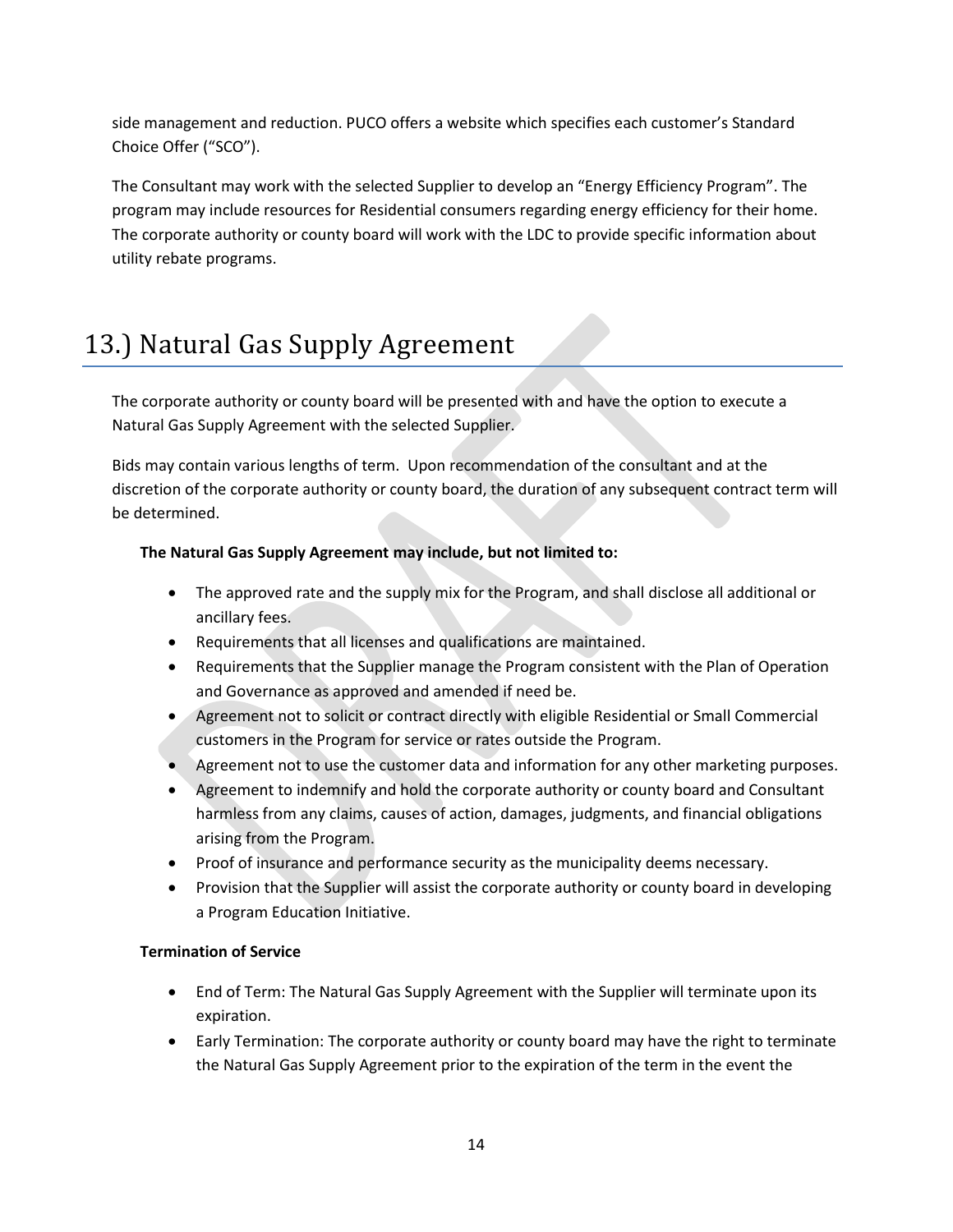Supplier commits any act of default. Acts of default include, but are not limited to the following:

- o Breach of confidentiality regarding customer information;
- o The disqualification of the Supplier to perform the services due to the lapse or revocation of any required license or certification;
- o The LDC's termination of its relationships with the Supplier;
- $\circ$  Any act or omission that constitutes deception by affirmative statement or practice, omission, fraud, misrepresentation, or bad faith practice;
- o Intentional billing in excess of the approved rates and charges;
- $\circ$  Billing or attempting to collect any charge other than the approved Ccf rates and contractually approved charges;
- $\circ$  Failure to perform at a minimum level of customer service that shall be reasonable and quantified by the corporate authority or county board.
- Upon termination, the corporate authority or county board will notify the LDC to return the applicable Residential and Small Commercial accounts to the Default Tariff Service. Upon termination, the corporate authority or county board shall provide at least sixty (60) days written notice of termination to each account holder participating in the Program. If the Natural Gas Supply Agreement is not extended or renewed, participants will be notified as required by law and the Supplier's rules of the PUCO in advance of the end of service. Participants will also be notified of their rights to select an alternate Supplier and of their ability to return to the LDC's Standard Choice Offer upon termination.

#### **Changes, Extension or Renewal of Service**

The initial term of the Natural Gas Supply Agreement for natural gas supply service will provide service for the specified term beginning upon activation of services. If the Natural Gas Supply Agreement is extended or renewed, Program participants will be notified as required by law and the rules of the PUCO as to any changes in rates or service conditions. At least every two years, all of the LDC customers in the municipal boundaries will be given an opportunity to opt into or out of the Program, and reasonable notice will be provided as required by law and PUCO rules. Participants will also be notified of their right to select an alternate Supplier and of their ability to return to the LDC's Standard Choice Offer.

#### 14.) Liability

The corporate authority or county board and Consultant shall not be liable, in any instance, to Residential and Small Commercial customers for any claims arising from or due to provisions of municipal aggregation of natural gas. Any such claims should be solely directed to the selected Supplier, pursuant to the Natural Gas Supply Agreement.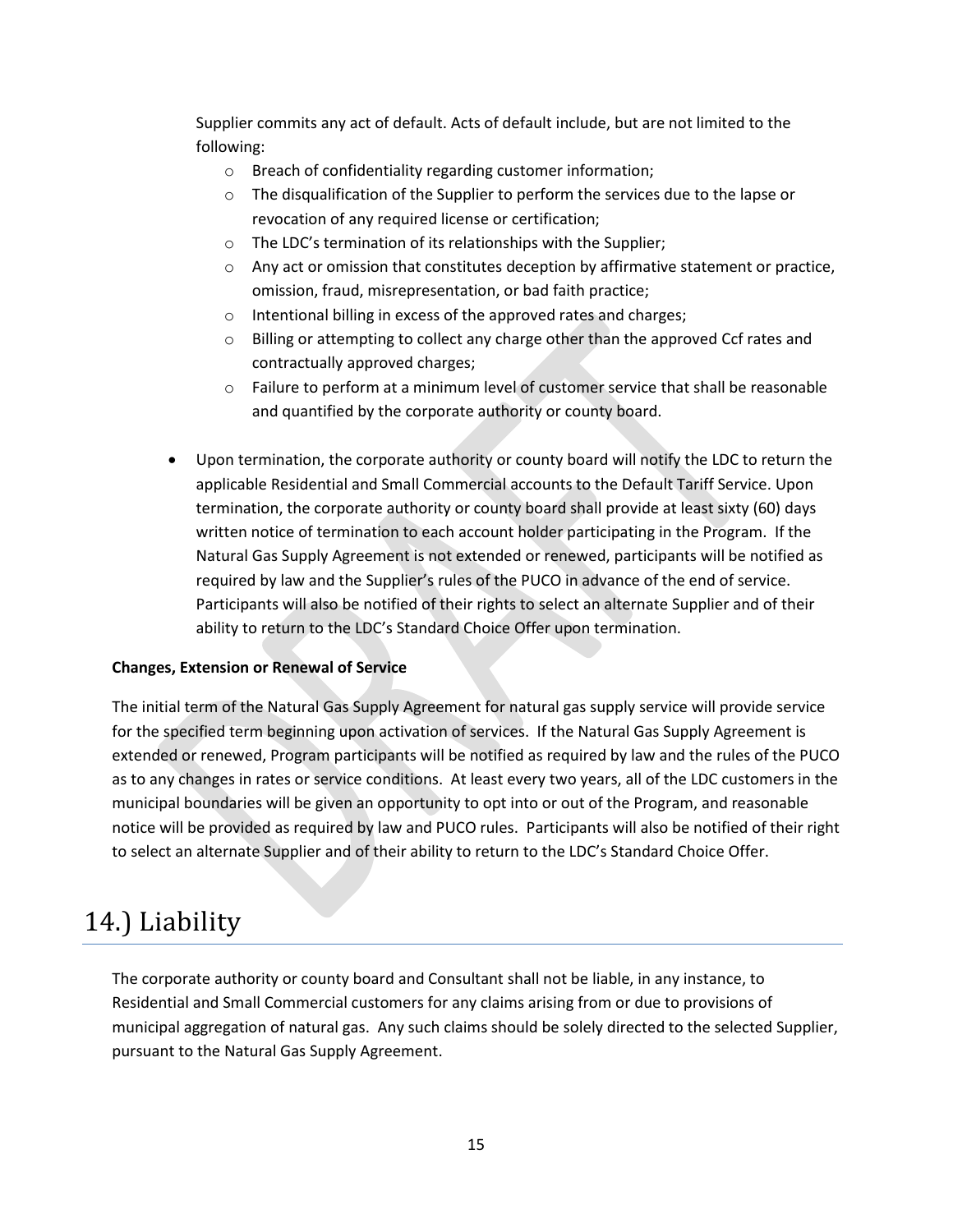### 15.) Miscellaneous

The Plan of Operation and Governance may be impacted by forces outside the control of the corporate authority or county board. Those items may include the following:

- Amendments or changes to applicable Ohio law.
- Federal Energy Regulatory Commission (FERC) tariffs that may be enacted or amended;
- PUCO rules and regulations as may be enacted or amended;
- LDC tariffs as approved or amended periodically by the PUCO;
- Rules, regulations, and orders approved or enacted by federal, state, or local regulatory agencies.

The Plan of Operation and Governance will be on file at the corporate authority or county board Administrative office.

Please call 937-498-2335 for a copy or to obtain additional information

**Any natural gas customer, including any participant in the aforementioned Program, may contact the Public Utilities Commission of Ohio (PUCO) for information, or to make a complaint against the Program, the Supplier, or the LDC. The PUCO may be reached toll free at 1-800-686-7826 or for TTY (toll free) at 1-800-686-1570 from 8:00 a.m. to 5:00 p.m. (Eastern Time) weekdays, or at [www.PUCO.ohio.gov.](http://www.puco.ohio.gov/)**